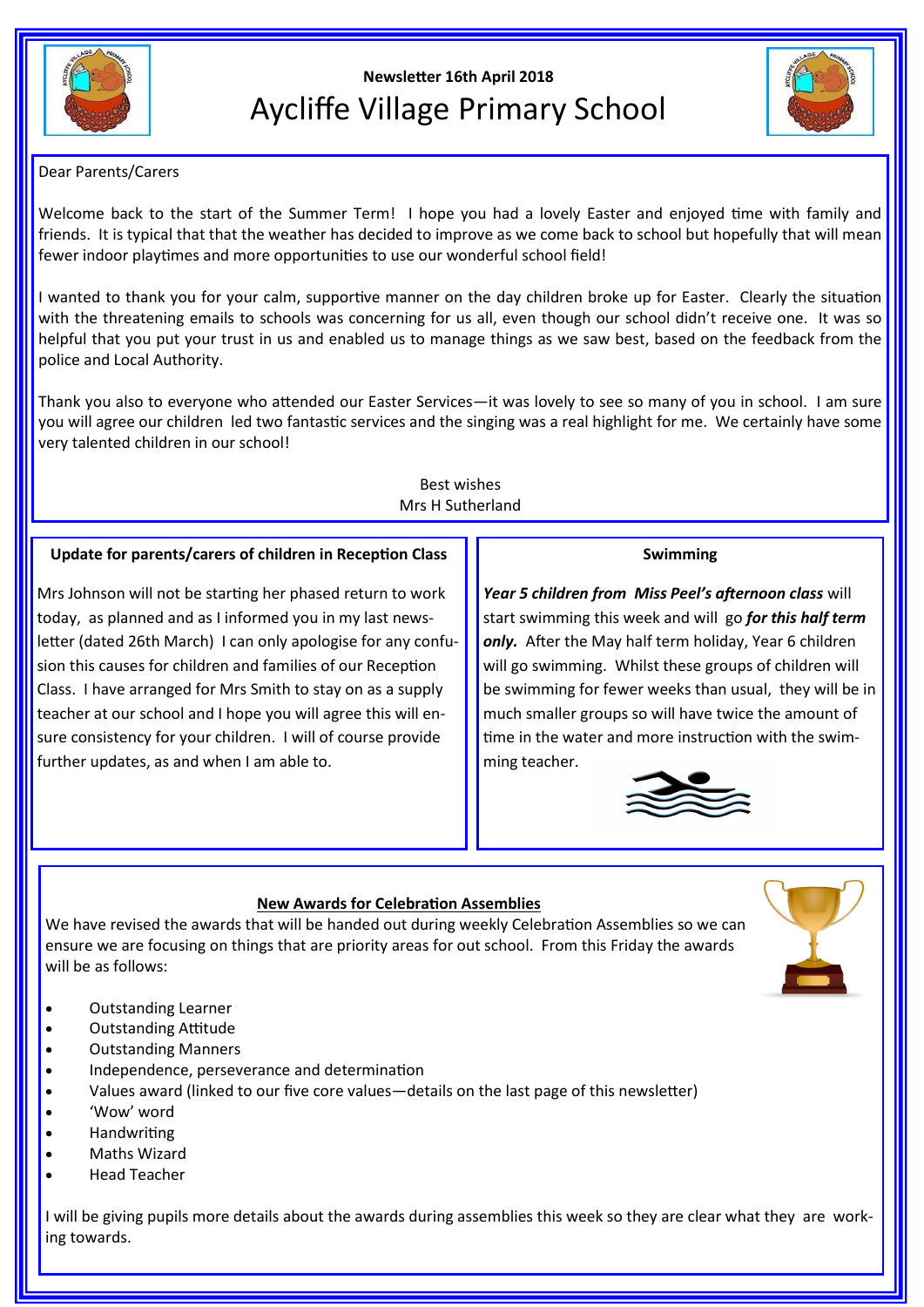#### **Update about our Professional Development Day on 29th March**

We had a very productive Professional Development Day on 29th March. Governors joined staff for the morning and we worked jointly on reviewing the vision and aims for our school as well as deciding on a motto. Thank you to those parents who completed and returned the forms I sent out about this the last week of term. We discussed points raised on these to help us with our discussions. Please see the back page of our newsletter for a summary of what we agreed.

As a staff team we then discussed key points on our School Improvement Plan. We also reviewed and updated our school behaviour system, rewards we offer and considered our school environment and ways of further improving this,

## **The Big Pedal**

As part of our continuous drive to encourage healthy, active lifestyles for our pupils, we are encouraging children to take part in this year's *Big Pedal*. Details are as follows:

- Children are asked to ride their bike or scooter to school *from 23rd April till 4th May*
- Those who come by car should park at the Village Green or around the Millfields area and scoot or cycle the last part to school—getting a scooter out of the boot at the school gate does not count!
- The school can win prizes if over 15% of the school take part (we won the overall prize for this area the first year this competition took place)
- The Big Pedal will culminate in a Superhero day on *Friday 4th May* where children can dress as superheroes (and dress their bike/scooter too!)

# **Attendance for the week before the Easter holidays**

Our Minimum Target is 96%

Well done to Years 3 & 5 and who have all achieved attendance above our minimum target level. Special "Well done" to Year 3 for 100% attendance that was the best out of the entire school.

| Reception | 91.3 |  |
|-----------|------|--|
| Year 1    | 93.0 |  |
| Year 2    | 91.3 |  |
| Year 3    | 100  |  |
| Year 4    | 93.2 |  |
| Year 5    | 98.6 |  |
| Year 6    | 92.9 |  |

#### **Charity work by one of our Year 5 pupils**

One of our Year 5 pupils, Isobel, has decided to help others in a courageous and selfless way. She is choosing to have her long hair cut and to donate this to the Little Princess Trust, who make real hair wigs for children and young adults who are struggling with hair loss through cancer and other illnesses. Isobel is also collecting sponsorship money for this charity. I am sure you will all agree this is a fantastic thing Isobel is doing. If you wish to support her with

this she has a Just Giving Page and the link is as follows : [https://www.justgiving.com/fundraising/katie](https://www.justgiving.com/fundraising/katie-walsh19)-walsh19

## **School Dinners**

We start our pre order system this week. As you can imagine there has been a lot of organisation to set this up and I thank Mrs Dolan for her support with this. We have reminded children this morning that they can't change their minds on the day, as we will only be



cooking the number of meals that have been chosen and ordered. Hopefully there won't be too many 'teething' problems with this new system however, please bear with us if there are a couple. A reminder that, if your child wants to change any of their choices, *we will require three weeks notice .*

#### **'Wow' word of the week**

This will be something on each week's newsletter and is something I hope you can do with your children. I am always astounded at the capacity for children to learn new vocabulary if we aim high and support them with this. The definition of the 'wow' word of the week will be discussed during our weekly Celebration Assembly as will possible ways of using it in context. There is a lot of research to show that vocabulary is one of the key areas to ensuring high educational standards so we wish to prioritise this.

This week's 'wow' word is...